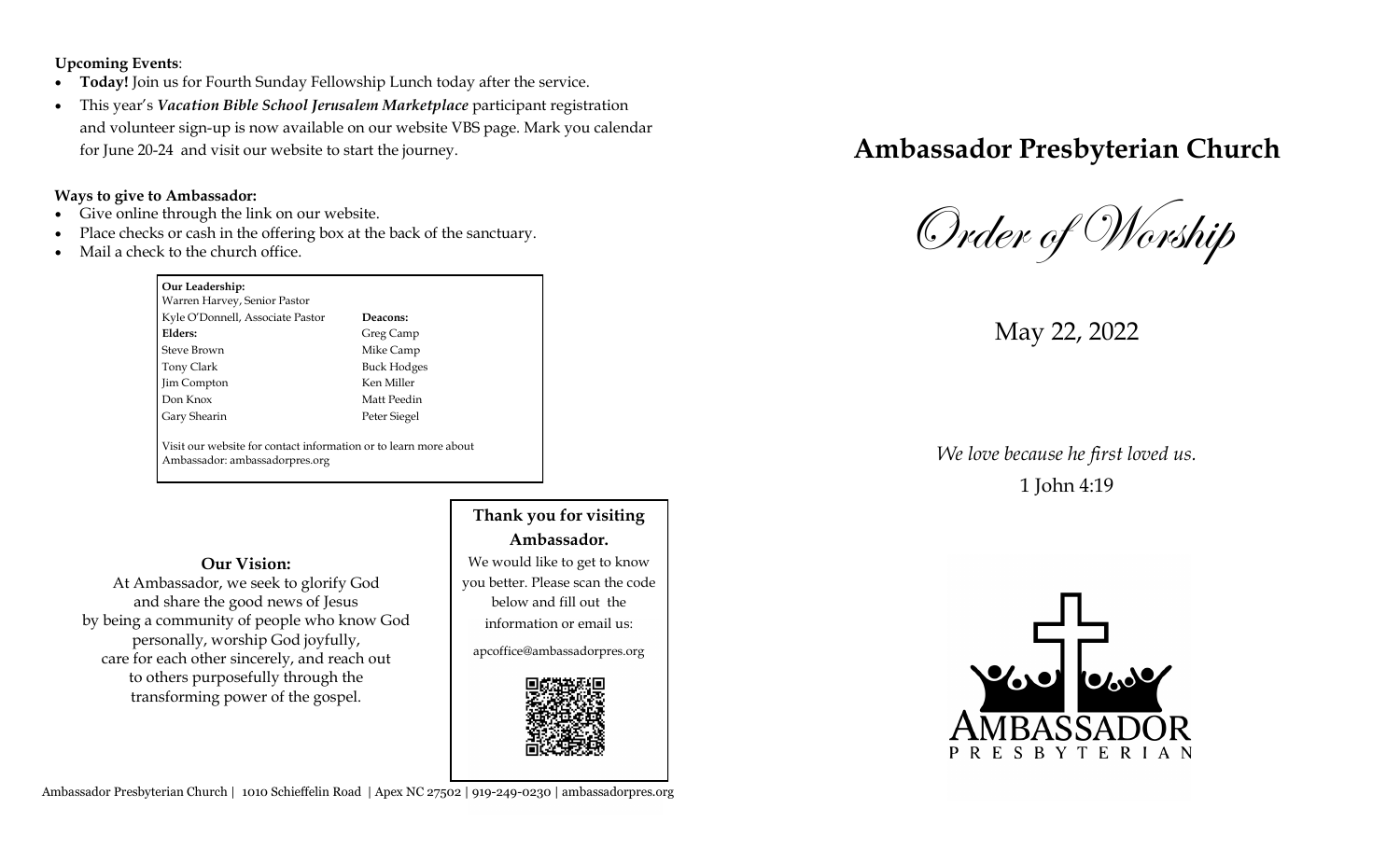**Prelude** \*Please Stand

#### **Welcome**

### **\*Call to Worship** Psalm 136:1-3, 23-26

Give thanks to the LORD, for he is good, *for his steadfast love endures forever.*  Give thanks to the God of gods, *for his steadfast love endures forever.*  Give thanks to the Lord of lords, *for his steadfast love endures forever;* It is he who remembered us in our low estate, *for his steadfast love endures forever;*  and rescued us from our foes, *for his steadfast love endures forever;*  he who gives food to all flesh, *for his steadfast love endures forever.*  Give thanks to the God of heaven, *for his steadfast love endures forever.*

### **\*Prayer of Adoration and the Lord's Prayer**

Our Father Who is in heaven, hallowed be Your name. Your Kingdom come, Your will be done, on earth as it is in heaven. Give us this day our daily bread, and forgive us our debts, as we forgive our debtors. And lead us not into temptation, but deliver us from evil. For Yours is the kingdom and the power and the glory forever, Amen.

## *1 John 4:7–21*

*7 Beloved, let us love one another, for love is from God, and whoever loves has been born of God and knows God. 8 Anyone who does not love does not know God, because God is love. 9 In this the love of God was made manifest among us, that God sent his only Son into the world, so that we might live through him. 10 In this is love, not that we have loved God but that he loved us and sent his Son to be the propitiation for our sins. 11 Beloved, if God so loved us, we also ought to love one another. 12 No one has ever seen God; if we love one another, God abides in us and his love is perfected in us. 13 By this we know that we abide in him and he in us, because he has given us of his Spirit. 14 And we have seen and testify that the Father has sent his Son to be the Savior of the world. 15 Whoever confesses that Jesus is the Son of God, God abides in him, and he in God. 16 So we have come to know and to believe the love that God has for us. God is love, and whoever abides in love abides in God, and God abides in him. 17 By this is love perfected with us, so that we may have confidence for the day of judgment, because as he is so also are we in this world. 18 There is no fear in love, but perfect love casts out fear. For fear has to do with punishment, and whoever fears has not been perfected in love. 19 We love because he first loved us. 20 If anyone says, "I love God," and hates his brother, he is a liar; for he who does not love his brother whom he has seen cannot love God whom he has not seen. 21 And this commandment we have from him: whoever loves God must also love his brother.*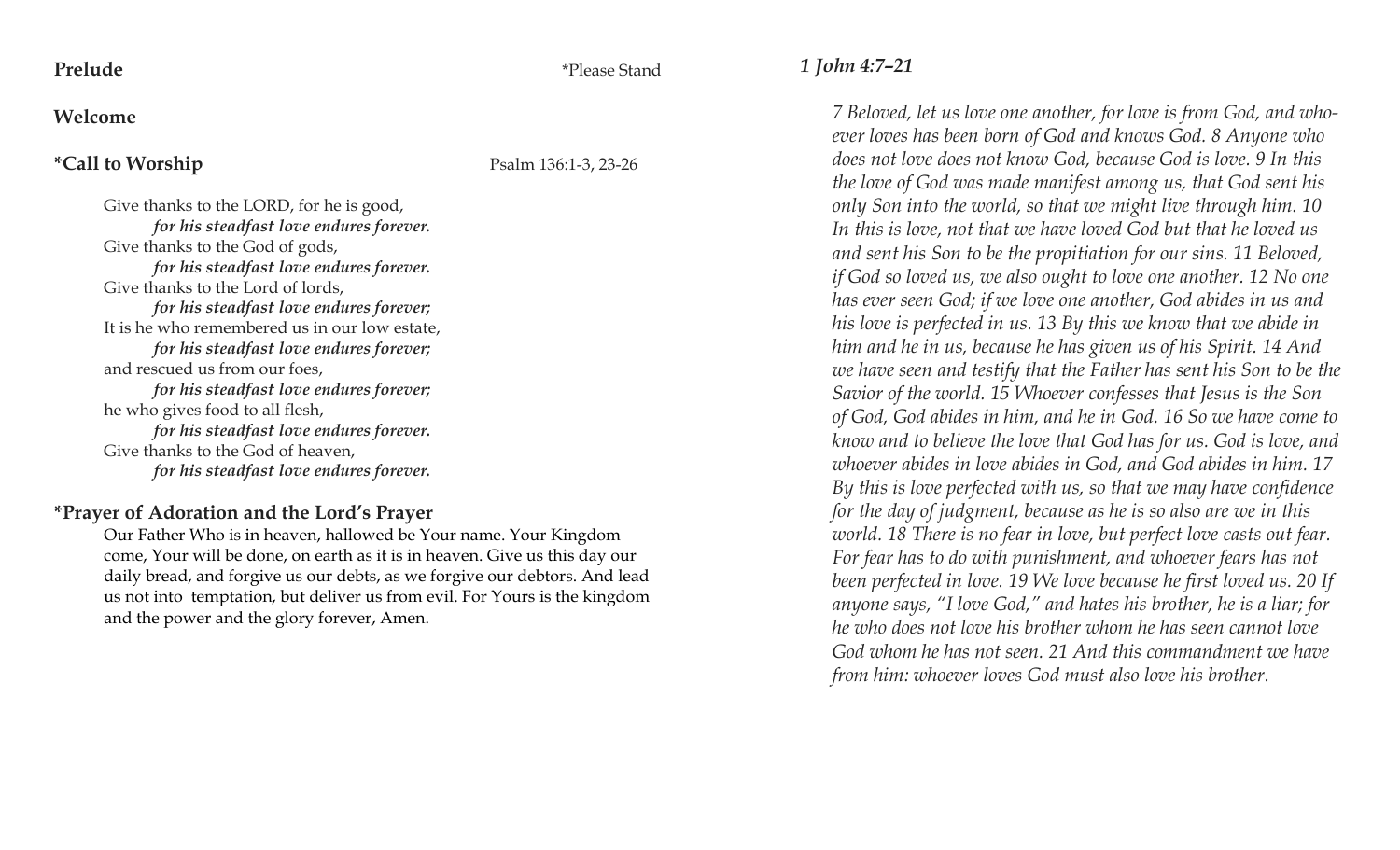# **1 Corinthians 13: 1-13**

*If I speak in the tongues of men and of angels, but have not love, I am a noisy gong or a clanging cymbal. 2 And if I have prophetic powers, and understand all mysteries and all knowledge, and if I have all faith, so as to remove mountains, but have not love, I am nothing. 3 If I give away all I have, and if I deliver up my body to be burned, but have not love, I gain nothing.* 

*4 Love is patient and kind; love does not envy or boast; it is not arrogant 5 or rude. It does not insist on its own way; it is not irritable or resentful; 6 it does not rejoice at wrongdoing, but rejoices with the truth. 7 Love bears all things, believes all things, hopes all things, endures all things.* 

*8 Love never ends. As for prophecies, they will pass away; as for tongues, they will cease; as for knowledge, it will pass away. 9 For we know in part and we prophesy in part, 10 but when the perfect comes, the partial will pass away. 11 When I was a child, I spoke like a child, I thought like a child, I reasoned like a child. When I became a man, I gave up childish ways. 12 For now we see in a mirror dimly, but then face to face. Now I know in part; then I shall know fully, even as I have been fully known.* 

*13 So now faith, hope, and love abide, these three; but the greatest of these is love.*

### **\*Song of Praise Behold our God**

Who has held the oceans in His hand;

Who has numbered every grain of sand? Kings and nations tremble at His voice; All creation rises to rejoice:

*Chorus: Behold our God seated on His throne, Come let us adore Him! Behold our King, nothing can compare, Come let us adore Him!*

Who has given counsel to the Lord; Who can question any of His Words? Who can teach the One who knows all things; Who can fathom all His wondrous deeds? *(chorus)*

Who has felt the nails upon His hands; Bearing all the guilt of sinful man? God eternal, humbled to the grave; Jesus, Savior risen now to reign! *(chorus)*

*Men: You will reign forever! Women: Let Your glory fill the earth (3x) Men: You will reign forever! Women: Let Your glory fill (chorus)* 

# **\*Prayer of Confession**

# **\*Words of Assurance** John 3:16-18

*For God so loved the world, that he gave his only Son, that whoever believes in him should not perish but have eternal life. For God did not send his Son into the world to condemn the world, but in order that the world might be saved through him. Whoever believes in him is not condemned, but whoever does not believe is condemned already, because he has not believed in the name of the only Son of God.*

# **\*Song of Praise** Come Ye Sinners

Come ye sinners, poor and wretched, weak and wounded, sick and sore. Jesus, ready, stands to save you, full of pity, joined with power. He is able, He is able, He is willing, doubt no more.